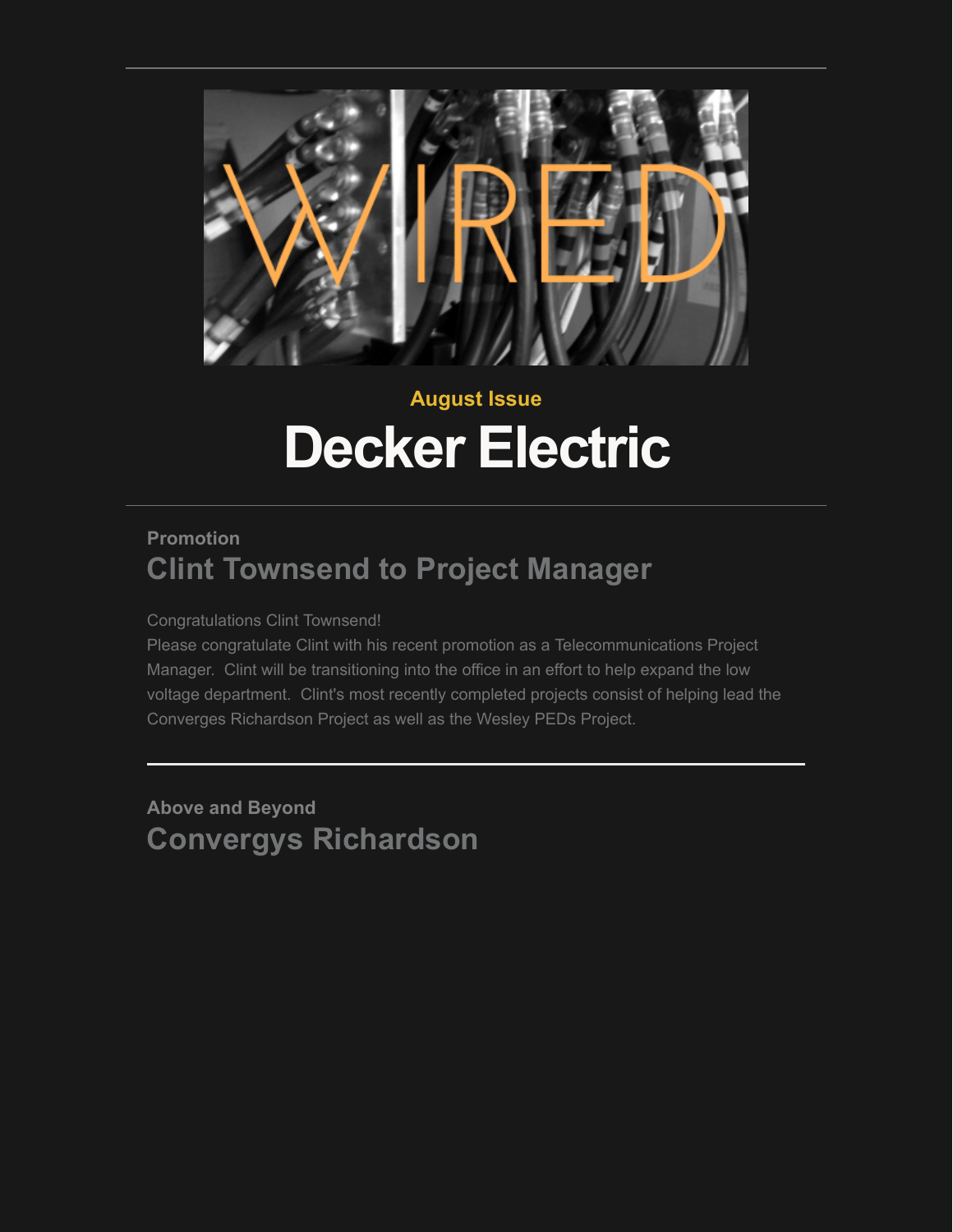

Thanks to the overnight/ early morning crew at Convergys Richardson, new service was successfully installed.

## **Recently-Awarded Projects in the Third Quarter**

UPRR -Houston, TX *Englewood Yard* McConnell Air Force *Temp Controls* Garnett *Heat Trace #2* ICM *Albion Turbine* Kansas Ethanol *Arc Flash Study* Convergys New Mexico *Telecom* TransCanada *Citgo IMLV Modifications* TransCanada *Connector Repairs* Tyson-Lexington, NE *Outlets, Overheard Doors, Fans* Converges Pueblo *Gallagher Access Control*

## **Projects Bidding**

Mid Continent Work TransCanada *PCR install* TransCanada *multiple locations*

## **Current Projects**

EKAE-Garnett, KS *Renewables* EKAE-Garnett, KS *Flywheel UPS* Wesley Medical Center-Wichita, KS *Peds Renovation* Miami County Detention Center- Paola, KS *New Detention Center* Garnett *Grain Storage Upgrades* Show Me Ethanol *Hammermill & Fermenter Addition* PHAF-Phillipsburg, KS *Generator and Flywheel UPS* Lyons *Grain Storage Project* WSU Campus Signs Phase II Standard Beverage-Wichita, KS  *Office Remodel* Standard Beverage Office Voice Data Convergys Dallas Richardson, TX Convergys-*Hazelwood* White Energy-Plainview, TX  *Pre-Condenser Project* White Energy- Russell, KS  *Pre-Condenser Project* White Energy-Plainview, TX *Beer*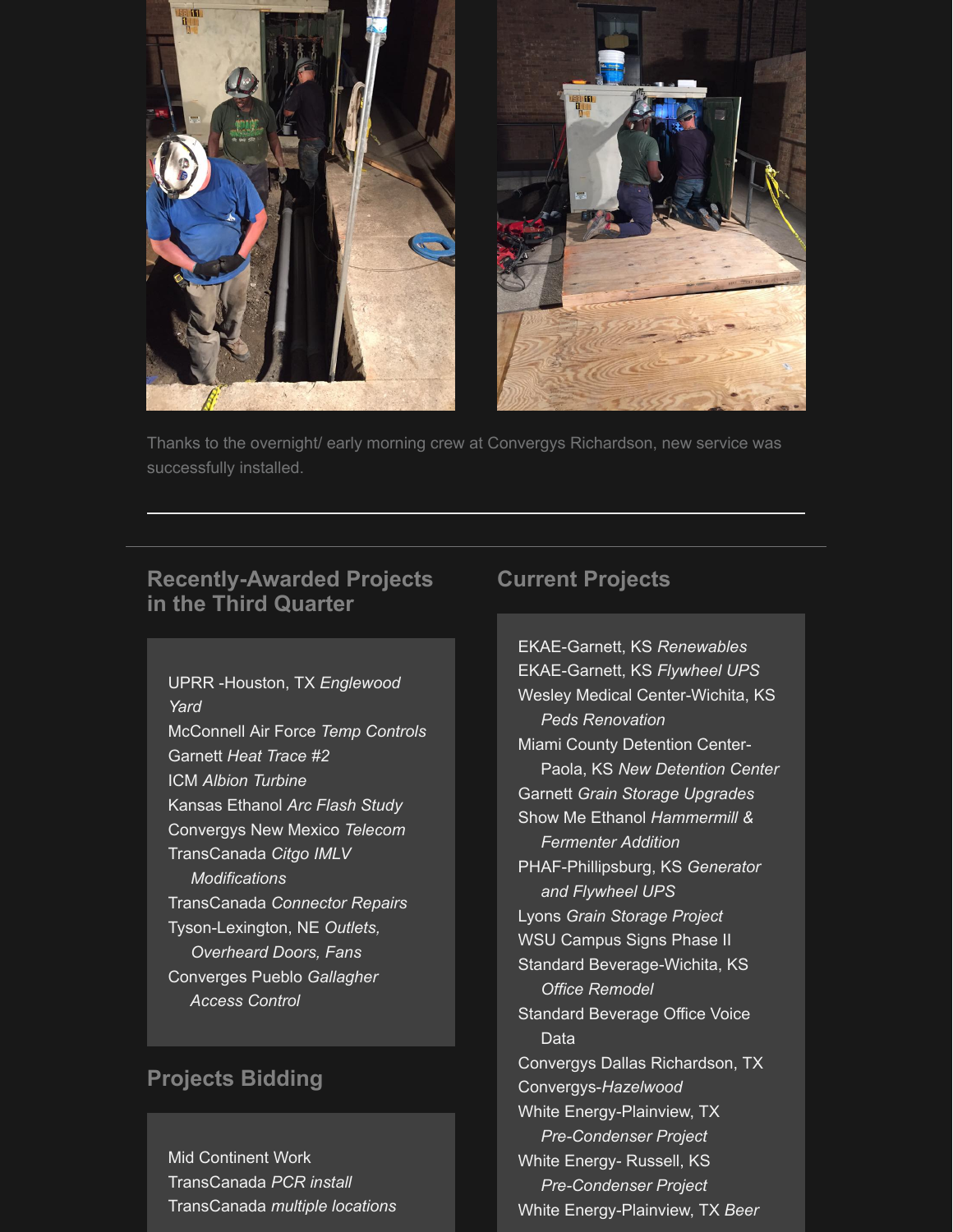*Transformer Installs* TransCanada-Gruver, TX *ANR* TransCanada *WALHL MLV Automation* TransCanada-Liberty *02A IMLV Modification*s Convergys-*Access Control-NA* Convergys *Tunisa Access Control* Convergy-Savannah, GA *Telecom* Convergys-St Louis *Telecom* Market St Appartments Rasching USA - *New Eldorado Plant* RedGuard *Phase 3 Sites* Bourbon County *Fort Scott Detention Center* AMETEK *Iron Horse* ICM Colwich *Manufacturing Building Improvements* TC UPS *Cabinets* Marathon *L51 Upgrades* Fairmont *FHR* White Energy-Russel, KS Ottawa Access Control Washburn Daktronics UPRR Wastewater Triumph Structures *Equipment Install Round One* Triumph Structures *Equipment Install Round Two (Budget)* Tyson-Joslin, IL *MCC Project* McConnell AFB *3-Bay Temperature Controls* Fall River *Fiber Install* FedEx *De-ice Electrical and Plumbing*

 *Mash Project* Belmont Park *Beach Blaster PLC* Tyson-Joslin, IL *Rendering Control Upgrade* KSU *Equine Center* COW *Re-Use Pump Station* NCCC *Dugout*

#### **Monthly Projects**

Foley Equipment Beechcraft- Wichita KS *Electrical T&M*  Service Department Work – City of **Wichita** UPRR Electrical Upgrades throughout the US *T&M Work, Master Agreement* UPRR Fuel Management Upgradesthroughout the US *T&M Work, Master Agreement* GEVO

## **Noteworthy Work Anniversaries**

Congratulations Jarret Bergkamp on 10 years at Decker Electric!

#### **Community Ronald McDonald House**

Thank you to everyone who has worked on the Wesley PEDs Ronald McDonald room at Wesley. Decker has donated labor and material for telecommunications work to complete the project and now many families will be able to stay near their children as they battle illness. Decker is always happy to help!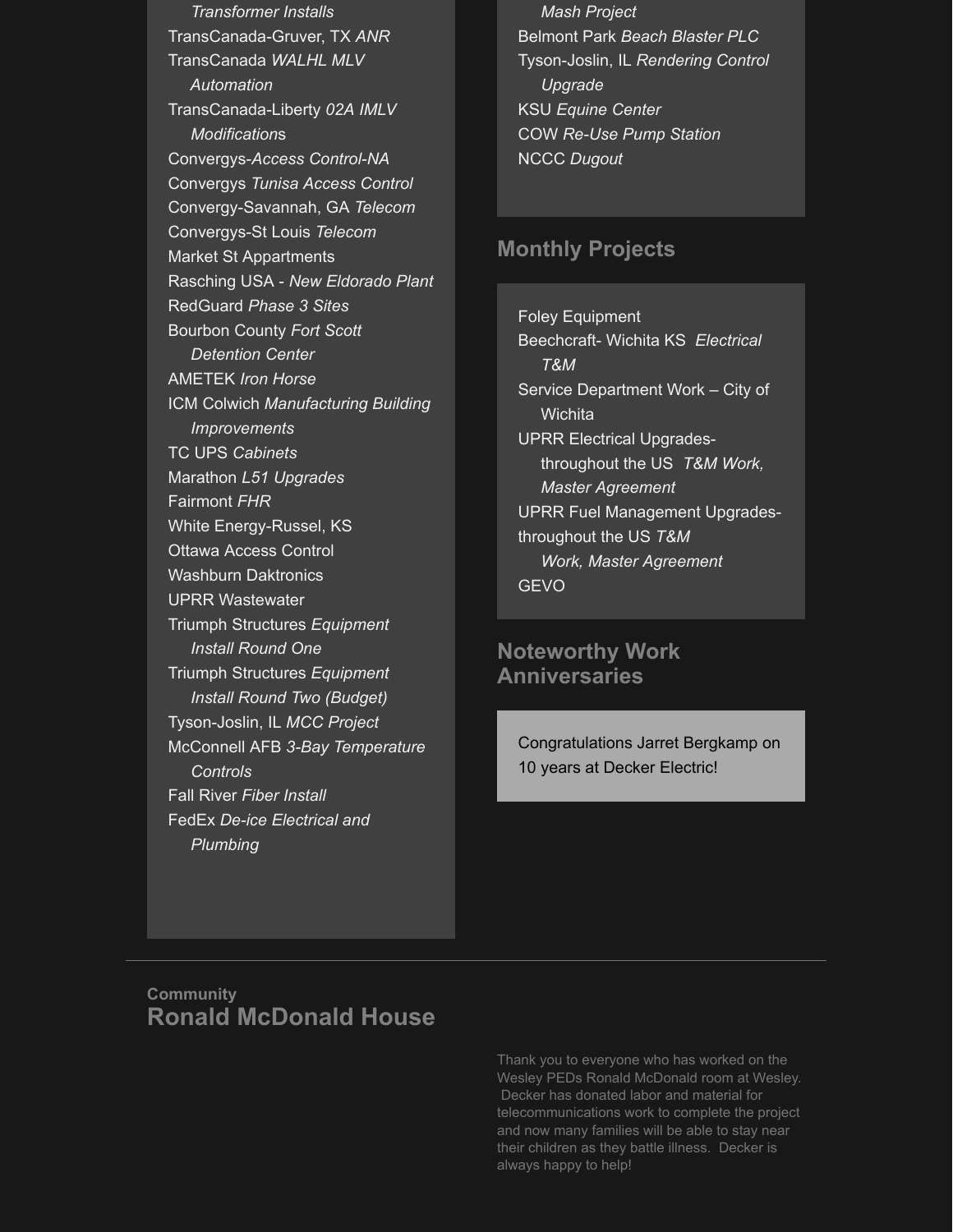| Ronald McDonald House Charities® Wichita<br>1110 N Emporis, Wichira KS 67214<br>316.269.4182 od 316.269.8665 fax                     | www.mnhcwichita.org                                                                                                                                                                                                        |  |
|--------------------------------------------------------------------------------------------------------------------------------------|----------------------------------------------------------------------------------------------------------------------------------------------------------------------------------------------------------------------------|--|
| August 17, 2016<br>Steve Decker<br>Decker Electric<br>4500 W Harry St                                                                |                                                                                                                                                                                                                            |  |
| Wichita, KS 67209-2736                                                                                                               |                                                                                                                                                                                                                            |  |
| Dear Steve.                                                                                                                          |                                                                                                                                                                                                                            |  |
| his 220th day in the hospital far from his hame. Thanks to Ronald McDonald House Charities<br>at a moment's nation.                  | On the day he turned 20 months ald, Jacob, who was fighting a serious illness, was also spending<br>Wichita, Jacob's parents stayed conveniently close to the hospital so they could be by their son's side                |  |
| focus on getting Jacob well.                                                                                                         | Jacob's father praises the "home away from home" they found at our Ronald McDonald House. He<br>calls it a sanctuary, a place where the family was able to stay together and stay strong, so they could                    |  |
| Your support gives kids like Jacob a way to be with their family and a better chance at healing<br>faster. Thank you!                |                                                                                                                                                                                                                            |  |
| Keeping Families Close,                                                                                                              | Thank you Steve!                                                                                                                                                                                                           |  |
|                                                                                                                                      | We approved all you                                                                                                                                                                                                        |  |
| Susan J Smythe<br>CEO/Executive Director                                                                                             | do folks and the familie                                                                                                                                                                                                   |  |
|                                                                                                                                      | Lie servie<br>2016 Charitable Contribution Receipt                                                                                                                                                                         |  |
| 8/15/2016                                                                                                                            | <b>Donated</b> services                                                                                                                                                                                                    |  |
|                                                                                                                                      | We provided no goods or services to you in return for your contribution. Your donation may be tax-deolectible. Please<br>consult your tax advisor. This form is in compliance with the Revenue Act Code Section 170(1)(8). |  |
| Rotald McDonald Huae Charines Wachta creates, firsk and supports programs that directly imports the holds and wall being of children |                                                                                                                                                                                                                            |  |
|                                                                                                                                      |                                                                                                                                                                                                                            |  |

## **Safety Continued Good Work**

Thank you to all who were able to attend the 3rd Quarter Safety Foreman Meeting. Please continue to focus on Heat Stress thoughout the summer months and keeping our crews safe with the use of our Daily JSA's. Again, keep up the good work!

**Progress Kansas Ethanol**